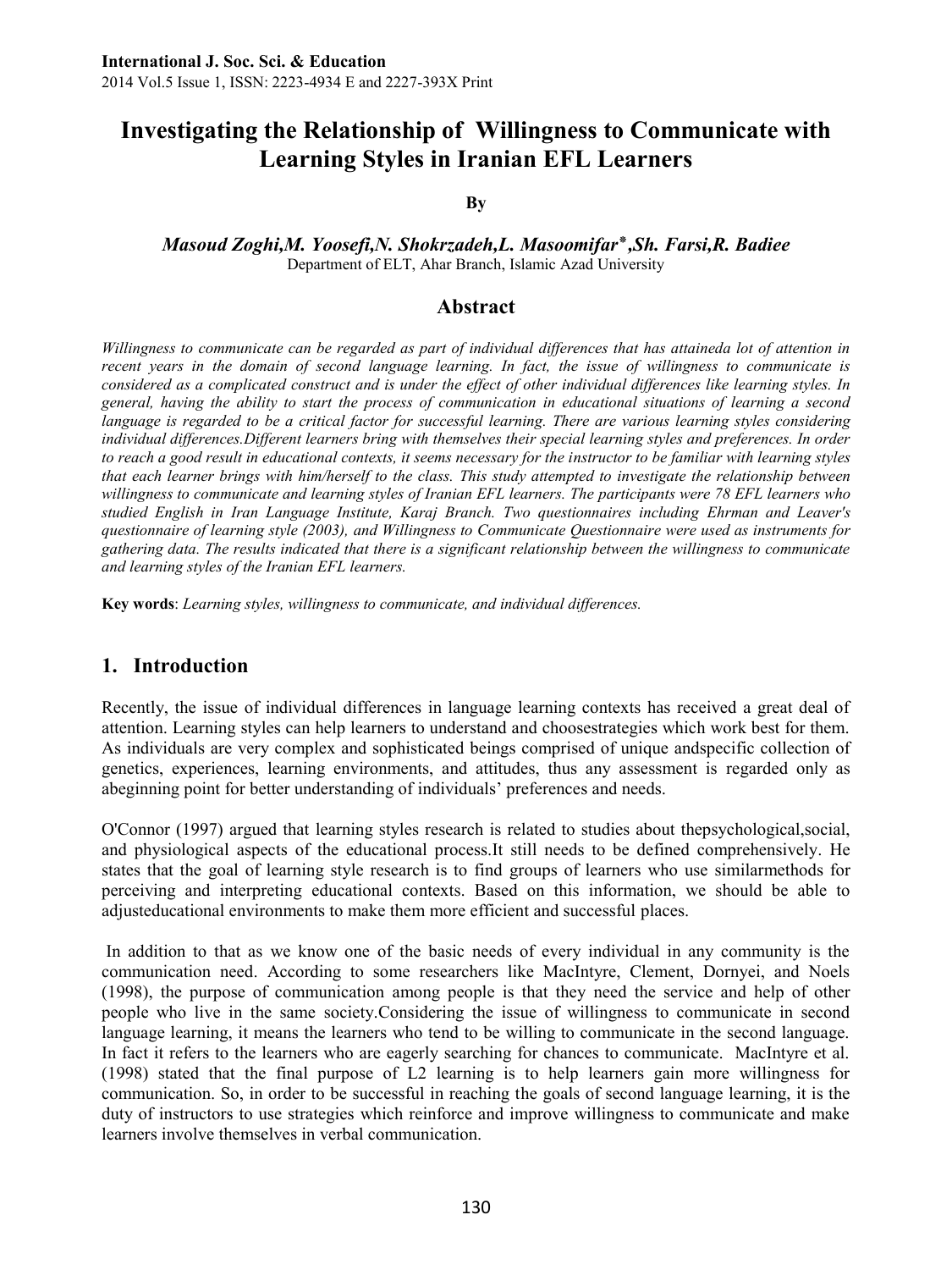#### **Significance of the Study**

This study is going to investigate the possible co-relationships between EFL learners' willingness to communicate and their learning styles with the hope of getting a better understanding of the interaction existing among these variables and predicting about them.Although there is a large amount of emphasis on communication in recent studies of language teaching (MacIntyre et al., 2003), some of learners still remain reluctant for communicating.

According to Blackmore (1996), students who engage actively in the learning context will be morelikely to achieve success. Once learners engage actively in their own learning environment they begin to feelempowered and their personal achievement increases.

A key factor for actively involving learners in learning process is to get a better understanding of learning styles,which can have positive or negative influence onlearners' performance. It has also been shown that adjusting teachingmaterials to meet the needs of a variety of learning styles benefits all students. Therefore, it would be helpful to understand different learning styles, and the way to address them in time of preparing instructional materials.

Blackmore (1996) discussed that just like the existence of differences in the way people learn and processinformation, there are important differences in how learning styles are defined and measured. Perhaps the mostimportant thing a teacher can do is to be aware of the issue that there are diverse learning styles in the educational contexts. Weshould also keep in mind that for effective language learning and teaching, both learner skills and learnerassumptions should be given special attention. Students should be provided with the opportunity to clarify and assesstheir styles, particularly in reference to definition of objectives in general and awareness of strategies inlearning.

#### **Statement of the Problem**

MacIntyre (2007) argued that one of the important goals of English teaching is communicating and this important issue sheds light on willingness of the learners to communicate and the factors which affect it. Considering this situation the issue of willingness to communicate that in fact constitutes the intention and will to start communication receives a critical role in the field of second language learning.

MacIntyre and Doucette (2010) discussed that the ultimate purpose of second language learning is achieving fluency in a language which in turn is directly related to the issue of willingness to communicate.

Burgoon (1976) stated that second language learners commonly gain good proficiency in grammatical issues but they are usually weak in oral and communicative skills. In educational environments in which English is thought as a foreign language, there is not a chance for learners to speak English in society. So, it is the responsibility of teachers to engage learners in activities which give the learners the chance to communicate and practice their oral skills.

Actually a lot of factors affect the issue of willingness to communicate. For instance we can point to the individual differences of learners and their use of different strategies.

#### **Research Question**

To fulfill the purpose of this study, the following question was raised:

**RQ#**Is there a significant relationship between EFL learners' willingness to communicate with their learning styles?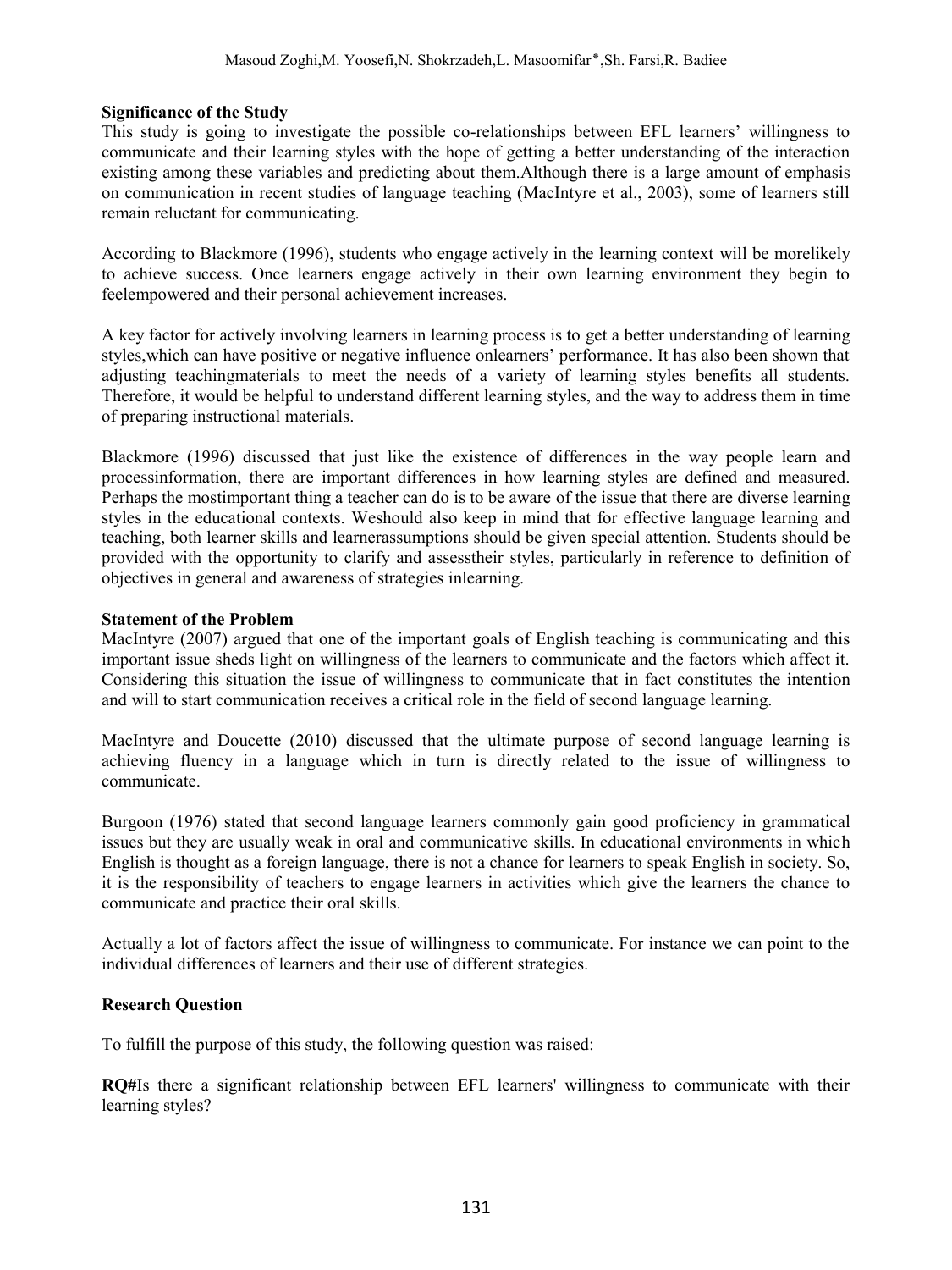# **2. Review of Literature**

#### **Willingness to Communicate**

According to Dörnyei (2003), considering second language acquisition L2 competence might not be enough. The second language learners not only should be able to communicate but also they must be willing to communicate in the L2. MacIntyre (2007) also pointed to the volitional choice of learners to speak the language when there is an opportunity.

To be in line with the beliefs of De Saint Léger & Storch (2009) and considering the importance of the active use of L2 in the second language acquisition atmosphere has given rise to the emergence of willingness to communicate (WTC).

We can chase the trace of the construct of willingness to communicate in Burgoon's (1976) concept of *unwillingness to communicate.* Burgoon (1976) pointed to the construct of unwillingness to communicate as a kind of tendency to avoid oral communication. According to Burgoon (1976), anxiety could have negative effects on the communication among L2 learners.

As MacIntyre (2007) stated willingness to communicate can create a kind of opportunity for the combination of linguistic, psychological, educational and communicative trends in L2 studies. MacIntyre also views willingness to communicate as both an individual difference factor which can facilitate L2 acquisition, and as a non-linguistic product of the language learning process.

#### **Learning Styles**

There is a distinction between those who can use their grammatical sensitivity and those that can use memory. Moreover, there are other individual differences that interact with kinds of teaching. These individual differences are called learning styles or preferences. Learning styles or preferences are terms used to defineindividual approaches to learning situations. Spolsky (1989) defines them as the cognitive, affective andphysiological traits that areindicators of how learners perceive, interact with, and respond to the learningenvironment. He believes that learners vary in their preference for learning style and mode. As a result, learning isbest when the learning opportunity matches the learner's preferences.

According to Willing (1987), learning styles can reflect 'the totality of psychological functioning'. We can distinguish them from abilities because they constitute preferences or styles that orient learners to how they follow the learning task rather than abilities that define how well they learn.

Oxford (2003) defines learning styles or preferences as the general approach preferred by the students whenlearning a subject, acquiring a language, or dealing with a difficultproblem. Learning style of preference is anoverall pattern that provides broad direction to learning and makes the same instructional method which is belovedby some students and hated by other students. Within the area of learning styles or preferences, each student reflectsstudent also has preferences along cognitive style dimensions like concrete/sequential, abstract/intuitive, andanalyzing/synthesizing.

Cohen (2003) defines the language learning styles as the general approaches to language learning. Hebelieves that style differences would include being visual, auditory, or hands-on. They are also more abstract andintuitive versus being more concrete and thinking in step by step sequence and more global versus more particular.According to Reid (1998) learning styles are internally based characteristics, often not perceived orconsciously used by learners, for the intake and comprehension of new information. In general, students retain thesepreferred learning styles despite the teaching styles and classroom atmospheres they encounter, although thestudents may, overtime, acquire additional styles.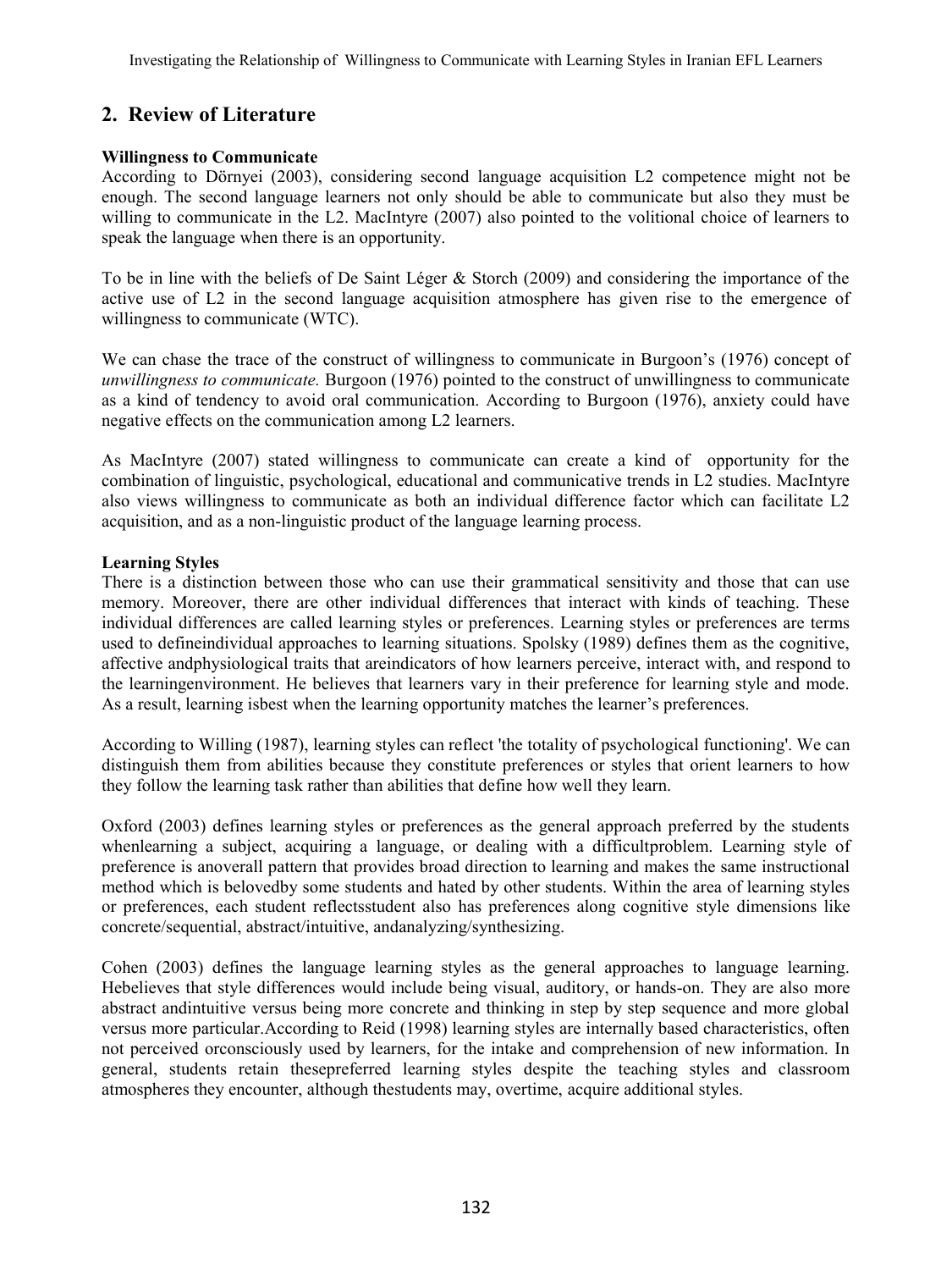### **3. Methodology**

As it was mentioned before, the purpose of this study was to investigate the relationship between willingness to communicate and learning styles of EFL learners. In this part the steps which needed to be taken for reaching the purpose of the study are demonstrated. The participants section describes the population which was selected as the sample of this study. The instrumentation section reveals the instruments or data gathering devices used to describe participants behavior. The procedures section outlines the research plan. It describes what was done, what data was needed, etc.

#### **Participants**

A minimum of 78 EFL learners who studied English in Iran English Institute, Karaj branch served as the participants of this study. This sample was selected throughthe cluster random sampling. The participants were both male and female, and they were between 17 to 23 years old.They were studying in advanced level of Iran Institute. After selecting the sample, they were asked to answer two questionnaires including willingness to communicate questionnaire, andlearning stylesquestionnaire.

#### **Instrumentation**

The data for this study was collected through a "Willingness to Communicate Questionnaire" which was based originally on Weaver's (2005) willingness to communicate questionnaire. It included 34 items. It consists of 17 questions which focus on the amount of willingness to perform orally-oriented tasks in the classroom setting and 17 questions which target learners' willingness toward written-oriented tasks. This questionnaire is intended to measure second language learners' willingness to communicate in EFL settings. The reliability of this questionnaire was calculated in a pilot study and it showed high reliability about 0.87 Cronbach's Alpha coefficient. This questionnaire is in the form of "Likert Scale" asking the participants to select from five options:

(1) Never true of me, (2) Usually not true of me, (3) Sometimes true of me, (4) Usually true of me and (5) Always true of me

The other questionnaire was adapted from Ehrman and Leaver (2003). This instrument measures the cognitive style of learners. It is based on general distinction between ecstasis and synopsis, which addresses ' the degree of conscious control of learning desired or needed by learners (p.395). Thus ecstasic learners prefer to learn by exerting conscious control over the learning process while synoptic learners prefer an unconscious approach. The questionnaire presents learners with two statements and requires them to respond on a 9-point scale which statement most reflects their way of learning. The characteristics of ecstasic learners are field independent, random, global, inductive, synthetic, analogical, concrete, leveling, and impulsive. Synoptic learners are characterized as field dependent, sequential, particular, deductive, analytic, digital, abstract, sharpening, and reflective. Face validity and content validity of the questionnaire was confirmed by English teachers and researchers of Karaj Azad University.

#### **Design**

This study was almost based on the descriptive research design. The descriptive design was considered appropriate since, as Adams and Schvaneveldt (1985) states, in this kind of research the main goal is to show an accurate profile of persons, events, or objects. The approach used for data collection was the survey approach. The main characteristic of survey is the gathering of data from a sample or specific population by means of questionnaires or interview. In this approach the researcher does not manipulate independent variables or apply control conditions to the subjects understudy.

#### **Procedure**

After completing the sampling state, the EFL learners were asked to answer the two above mentioned questionnaires. The questionnaire related to willingness to communicate was based on a 5-point Likert scale. The score assigned to each item ranged from 1 to 5. The students were told that there was no right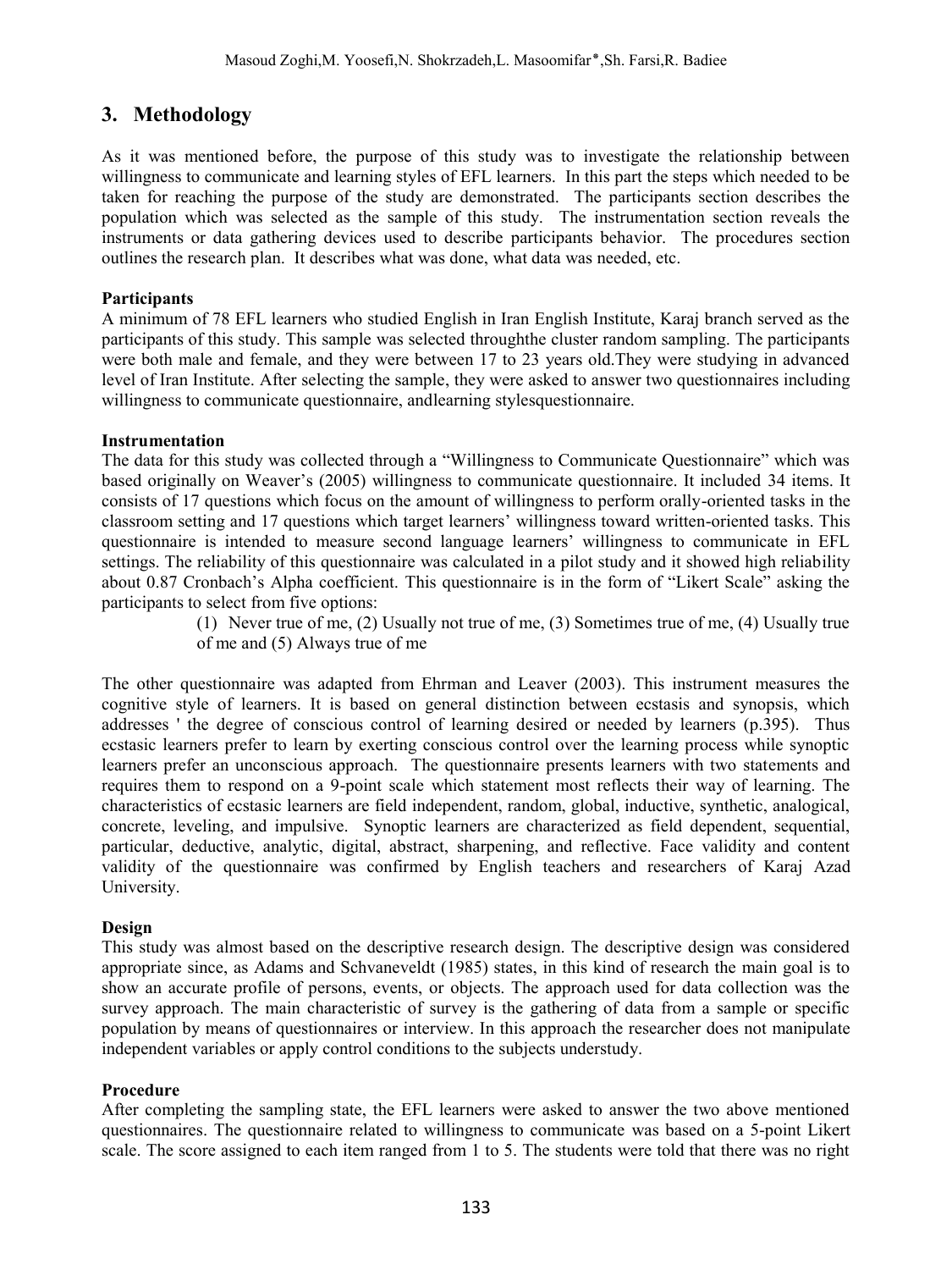or wrong answer, and that the items just asked about their personal views. They were assured that their scores and responses would be used solely for research purposes.Descriptive Statistics were run to determine the mean score of EFL students on willingness to communicate.

The data collected from the learning styles questionnaire was classified in the tabular form in order to count the number of synoptic learners versus ecstasic ones. In this 9-point scale the participants are required to choose between two statements which reflect the way they learn.

After collecting all the data from participants the data were categorized in the tabularform. The data collected were analyzed using the SPSS statistical package. A frequency analysis, namely the chi square frequency analysis, was carried out in order to define significance of dispersion of the choices, and to estimate the likelihood that the variables tend to be systematically related.

### **4. Results and Discussion**

After data were collected the EFL learners were classified into two groups of synoptic learners versus ecstasic learners. From 78 participants 32 of them were categorized as ecstasic learners and 46 of them were classified as synoptic learners. Ecstasic learners are characterized as field independent, random, global, inductive, synthetic, analogue, concrete, leveling, and impulsive. Synoptic learners are on the other point field dependent, sequential, particular, deductive, analytic, digital, abstract, sharpening, and reflective.

 **Table 1: Classification of learning styles**

| <b>Learning styles</b>   |    | <b>Total N</b> |  |
|--------------------------|----|----------------|--|
| <b>Synoptic learners</b> | 46 |                |  |
| <b>Ecstasic learners</b> | 32 | 78             |  |

Then the mean for the two subscales of willingness to communicate of each group was determined. If the mean score of each group is 3.5 or higher = High,  $2.5 - 3.4$  = Medium, 2.4 or lower = Low.

| <b>Learner</b> types | <b>Orally-oriented tasks</b> | Written-oriented tasks | Overall mean |
|----------------------|------------------------------|------------------------|--------------|
| <b>Synoptic</b>      | 3.4                          | 3.2                    | 3.3          |
| <b>Ecstasic</b>      | 3.7                          | 3.5                    | 3.6          |

**Table 2: The mean of willingness to communicate**

As the results of table 2 suggest the synoptic group showed medium mean in both orally-oriented tasks and written-oriented tasks. The results obtained from ecstasic group determined that they got high mean in both types of tasks.

As shown in table 3 below the chi-square test determined that there was a significant relationship between willingness to communicate and learning styles,  $X^2(1, n=78) = 6.65$ ,  $p > .05$ (Table 3).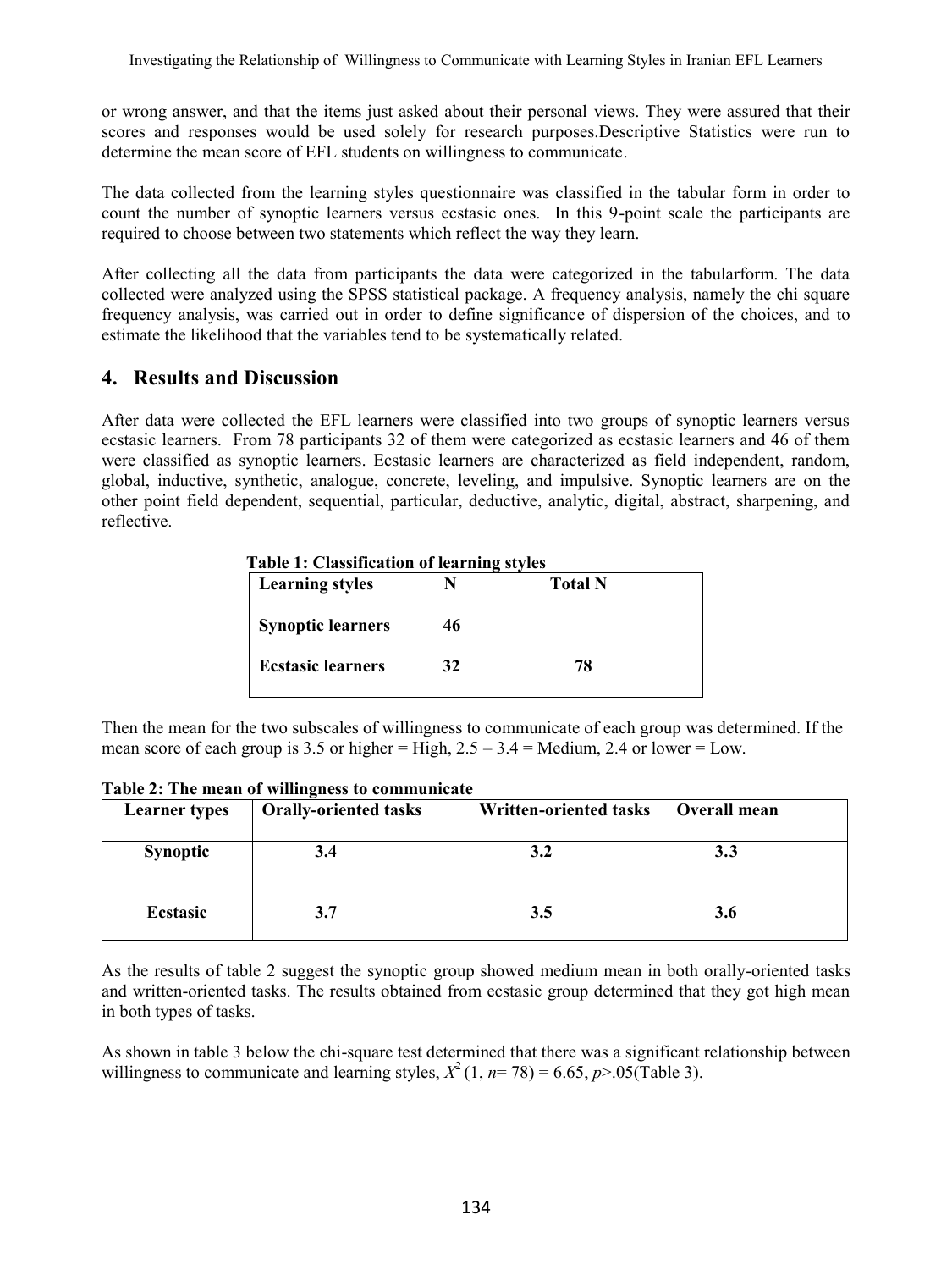| <b>Learner</b> types | willing to perform<br>orally-oriented tasks | willing to perform<br>written-oriented tasks | total | Chi square $x^2$ |
|----------------------|---------------------------------------------|----------------------------------------------|-------|------------------|
| Ecstasic             | 21                                          |                                              | 32    |                  |
| <b>Synoptic</b>      | 1630 466.65                                 |                                              |       |                  |
| Total                | 374178                                      |                                              |       |                  |

**Table 3) Result of Chi-Square Test for Willingness to communicate and learning styles**

### **5. Discussion**

The obtained results from the present study indicated that there is a significant relationship between the willingness to communicate and learning styles of the EFL learners. The means calculated showed that ecstasic learners are highly willing to communicate (Mean=3.6) and synoptic learners are moderately willing to communicate (Mean=3.3).

Although there have been lots of studies conducted on language learning styles, there seems to be lack of research on the classification of learning styles into two groups of ecstasic and synoptic.

There are some beliefs that having access to more learning strategies and being aware of different learning styles help learners to be more willing to communicate. Oxford (1990) stated that different levels of language competence may lead to different degrees of willingness to communicate.

# **6. Conclusion**

The results of this study presented some of the differences of learning styles of EFL learners (synoptic vs. ecstasic) and they also presented some information about the learners' willingness to communicate. It indicated that the ecstasic learners are slightly more willing to communicate orally-oriented tasks than written-oriented tasks. The results also revealed that these students mostly believe that communication is very important even if they don't use correct grammar, watch films or T.V programs in English, and use gestures to express themselves better.

To be in line with other researchers beliefs awareness-raising sessions on language learning styles are regarded as a useful solution. Awareness on language learning styles can pave the way for the learners to become more confident and self-directed language learners. So, it will be a beneficial suggestion that teachers try to make their students familiar with different language learning styles and give them the helpful awareness needed for their learning. They can explicitly teach and talk about the styles useful for orally and written-oriented tasks.

# **References**

Adams, G. R. & Schvaneveldt, J. D. (1985).Understanding research methods. New York: Longman.

- Burgoon, J. K. (1976). The unwillingness to communicate scale: Development and validation. Communication Monographs, 43, 60-69.
- Ching, L. (2002). Strategy and self-regulation instruction as contributors to improving students' cognitive model in an ESL program. *English for Specific Purposes***,** 21, 261–289.
- Clément, R., Baker, S. C., & MacIntyre, P. D. (2003). Willingness to Communicate in a second language: The Effects of Context, Norms, and Vitality. *Journal of Language and Social Psychology,* 22 (2), 190-209.